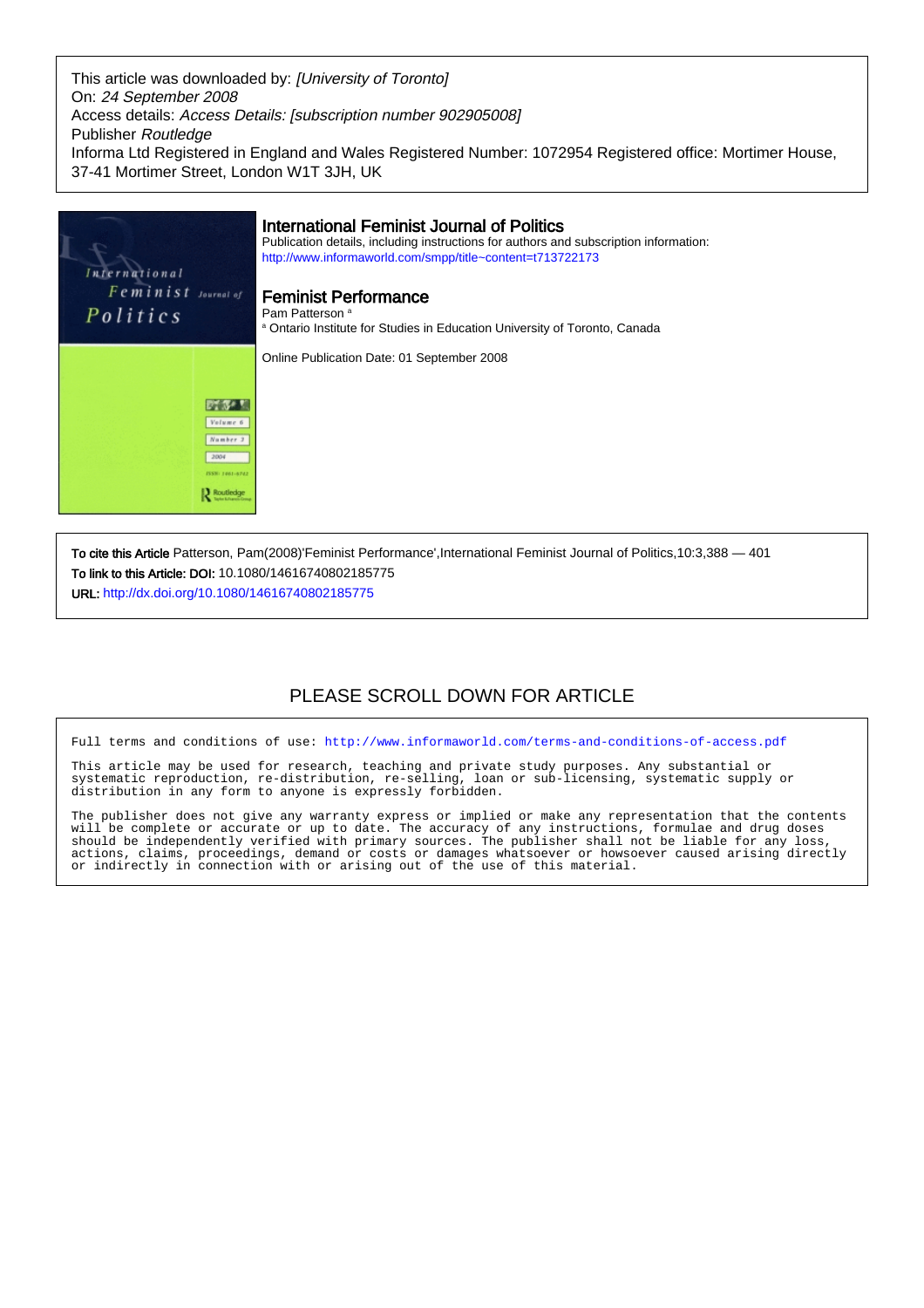# Feminist Performance

# THE BODY GROTESQUE AS TRANSGRESSIVE SITE*/*SIGHT

For Bakhtin, the grotesque body represents a powerful force. It is a body that is 'always in process' ... In summarizing his work ... Mary Russo describes the 'grotesque body' as the one which is open, protruding and extended, the body of becoming, process and change.

(Hirschorn 1996: 131)

My mobile and shifting body as sight for viewing and site for examination has potentially been, in/as performance, representative of a liberatory feminist agenda. Now, I am beginning to question its potential impact. As I continue to perform publicly this body reshaped by disease, disability and age, does it risk becoming laughingly obscene? Do I risk recuperation by the very system against which I rebel? Mad women and hysterics have been locked up for less – their gestures of pain and defiance serving only to put them out of circulation.

The challenge? How do I make my body, myself present in my work? How can I bring my embodied selves into my practices? How can these 'selves' reflect how I live, what I experience and how I can transit through and/or translate these experiences?

This is not a conventional article. It is nonlinear, intertextual and complex. I use my performance art projects as research templates to investigate publicly transgressive possibilities for the continuing use of the body grotesque as feminist site/sight. My intention is to foreground myself as speaking/performing subject as I make praxis transparent and performing strategic as/in research.

Research for me is experiential, in and through the performing body-asbecoming-as-self. It is a feminist praxis (Lather 1991:  $50-69$ ).<sup>1</sup> The reflexive research moments are both in the action, and after the action (Schon 1987: 22–31) through reflecting both in action and on action. Reflexive practice then engages with emerging experience and with reconstituted memories and

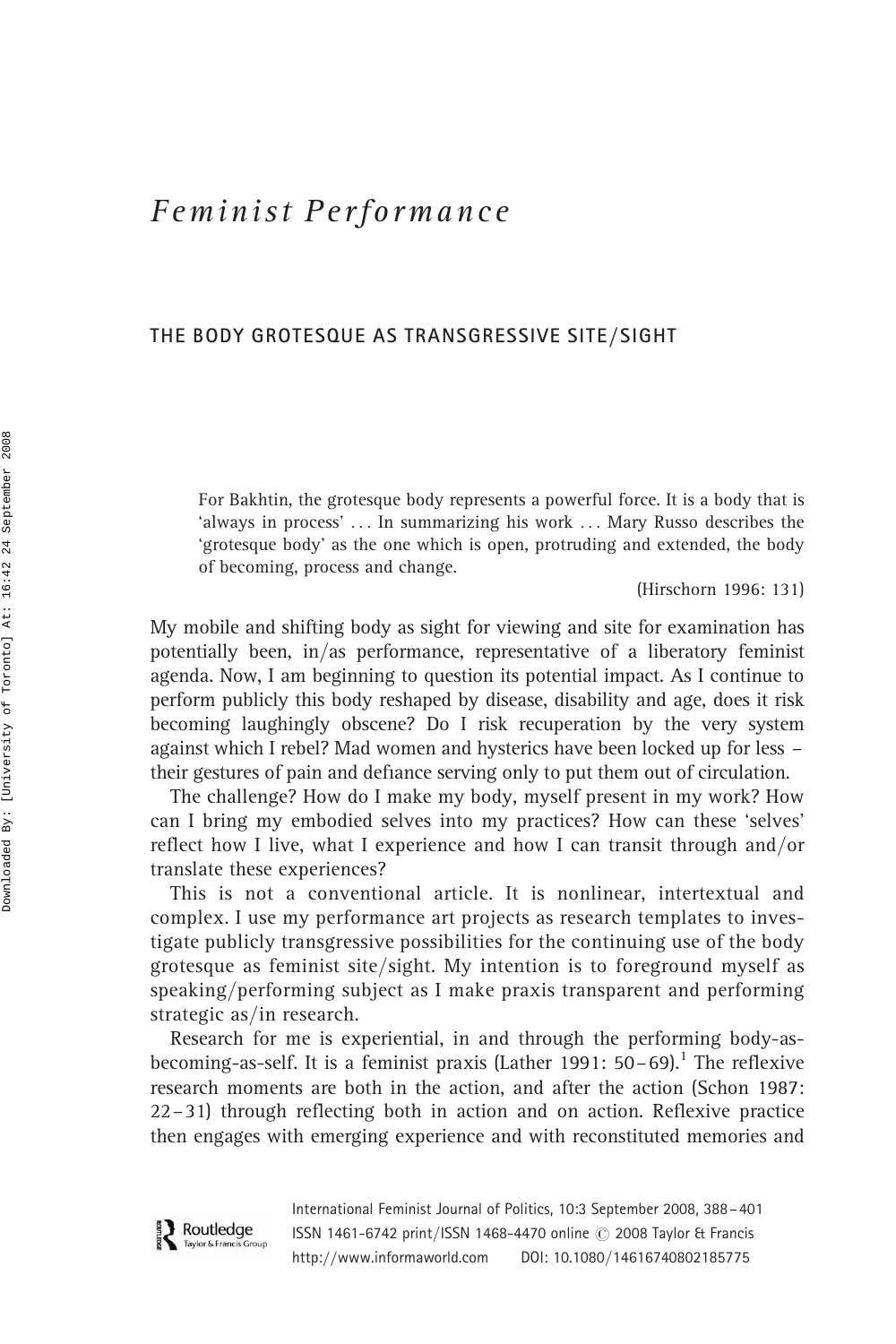is given form as an expression of this taking up and rendering specific of my cultural history as/in body. While such a body as mine is constrained by historical conventions, it is, as Judith Butler (2003: 393) writes, 'a materiality that bears meaning, and the bearing of this meaning is inherently dramatic'.

By 'dramatic', Butler (2003) asserts that the body is not merely matter but a continual materializing of possibilities ... one does one's body and one does it differently than one's predecessors. To do, to dramatize – one moves towards embodiment and this constitutes a new reality. To dramatize, one also intentionally 'plays' in/through culture. Culture, for this discussion, is understood as a framework that describes, references and influences human behaviour. We engage with/in it, make it and observe it. We become it, and it becomes us. In taking on a corporeal 'play' with/in culture, the potential exists to explicate, manipulate and/or problematize. Such 'play' can be formalized into dramatic productions that can then be read. However, such readings may be restricted by context. Marginalized productions, for example, placed in a mainstream context may be in danger of being sanitized and/or co-opted, their subversive elements rendered inaccessible, their representations misread. Is it possible to expand the cultural field through transgressive performances? Or are such performances doomed to be merely entertainment? How might we rethink representational strategies?

In examining these possibilities, I look to the potential of performance art as a transgressive medium. Marianne Paget (1990: 151) speaks of performance as 'complex, subtle, provocative and dialogical. [As] a concretion of experience, it displays movement, process, change and transformation'. Performance engages with/in the body and provides a site for sound, gesture and image. In action, it makes a kinesthetic impact on how we know space and our bodies. This activates the materiality of the body, generates emotion and can permit the re-storying of experience in/through a narrative of transformation. Performance can shatter conventions of the visual/formal in its innovative use of non-linear montage and multi-media hybridity. As such, it can intervene and shift conventional perceptions of/in research – both in terms of research design and research presentation. In viewing such research, audience members are invited to look inside and feel themselves as participants, rather than being merely onlookers. Research then becomes active and dramatic. But is it potentially transgressive?

When examining 'transgress' as a verb, the following fragments of text resulted: crossing over, shifting, questioning, irreverent, as pertaining to the possibilities of remaking frames and alliances. $2$  However, when performing, do I transgress? Do I as a woman with a disability, in and through illness and surgery, animate the grotesque body? Or are only limited readings possible? Are the performances neutralized?

My interest as artist, performer and academic is in acknowledging the realities of women – the diversities of size, shape, ability and the functions and shifts in corporeal existence. I would hope that the grotesque body would at least be immune from incorporation into an objectifying gaze (Wolff 2003).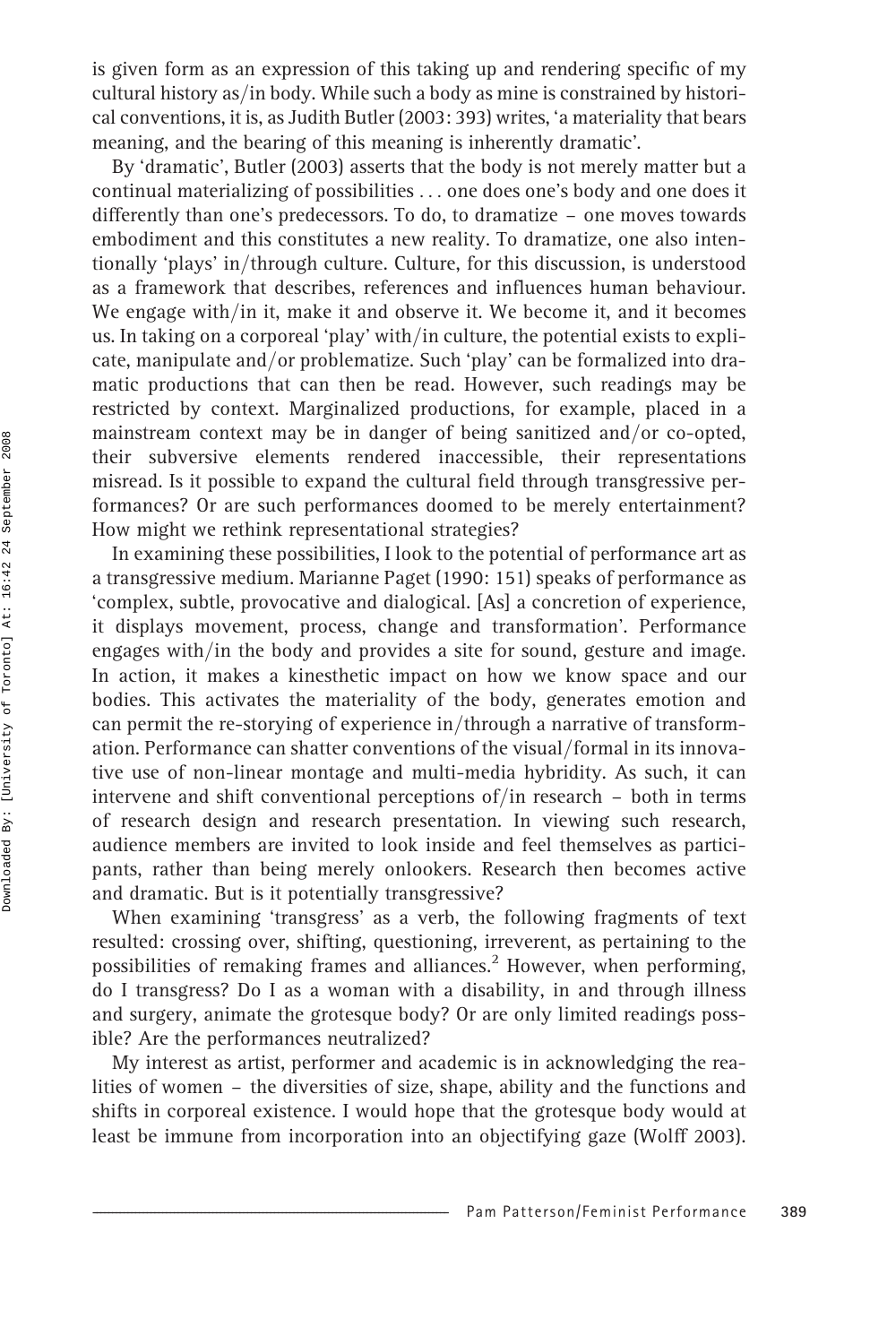Janet Wolff (2003: 418) quotes Mary Russo, 'Women and their bodies, certain bodies, in certain public framings, in certain public spaces are always transgressive – dangerous and in danger.' While we cannot guarantee their potential for transgression – whether any leakage into the culture in general from such occasions is possible – we can perhaps safely affirm the importance of transgressive images, practices and ideas in, at the very least, rendering the suppressed visible.

When adopting a body politic, one re-presents the body, stressing its materiality and its social and discursive construction while at the same time disrupting and subverting the existing regimes of representation. The practice is, 'what Mary Kelly has called the "depropriation" of the image' (Wolff 2003: 424) and is engaged, for me, via the dramatic act – in performance. This is the self-reflexive, irreverent component of the practice. I cross over, shift, question, remake and reframe, addressing the construction of the hegemonic feminine through a deliberate use of multi-modal strategies.

I, as performer and researcher, use personal, academic and aesthetic resources and interdisciplinary performance strategies to enable animation and reflection. This fluid interrelationship provides me with a certain skill set. I have at my disposal media, techniques and approaches to use as a form of praxis for research and art making. The performer acts, the reflexive practitioner asks, 'what am I accomplishing while I am acting?' The researcher asks, 'who is acting and how?' Who I am is specific to, and shifts with, my various location(s) as I cross/transit in/through culture(s).

I locate my self-as-body for/in this writing as simultaneously performing, reflecting and analysing. In order to accomplish this, I sift through the traces – slides, scripts, drawings, objects – of performance art works that I have made. This detritus marks the impact that life has/is making on my body/art – the amputated breast, the crippled legs, the swollen, distorted hands, the bags, the sags, the corpulent middle ...

I chose three past performances as sources for this investigation. As moments in time – for performance art is a time-based medium – they speak from particular experiences in my life. As research sites, they are representative of specific investigations into a feminist body politic. Now as sights/ sites, they exist as forms after the action and in relationship to each other. This article then reads these various sites and re-activates them through a multimodal meta-text of interpretative praxis.

These investigative 'sites' re-present three discrete performances: Hands on Environs performed on the Toronto waterfront as part of Breathworks, curated by Rochelle Holt and sponsored by the Waterfront Trail Artists; Body as Site/ Sight workshopped at Goddard College, Vermont and then shown both at A Space Gallery as part of  $7A<sup>*</sup>11D$  International Performance Festival and for The Congress, York University; and 'Canc(h)er' performed as part of a larger ARTIFACTS work entitled Pacing the Cage with Leena Raudvee and Erika deFreitas at Collisions 2006, University of Victoria.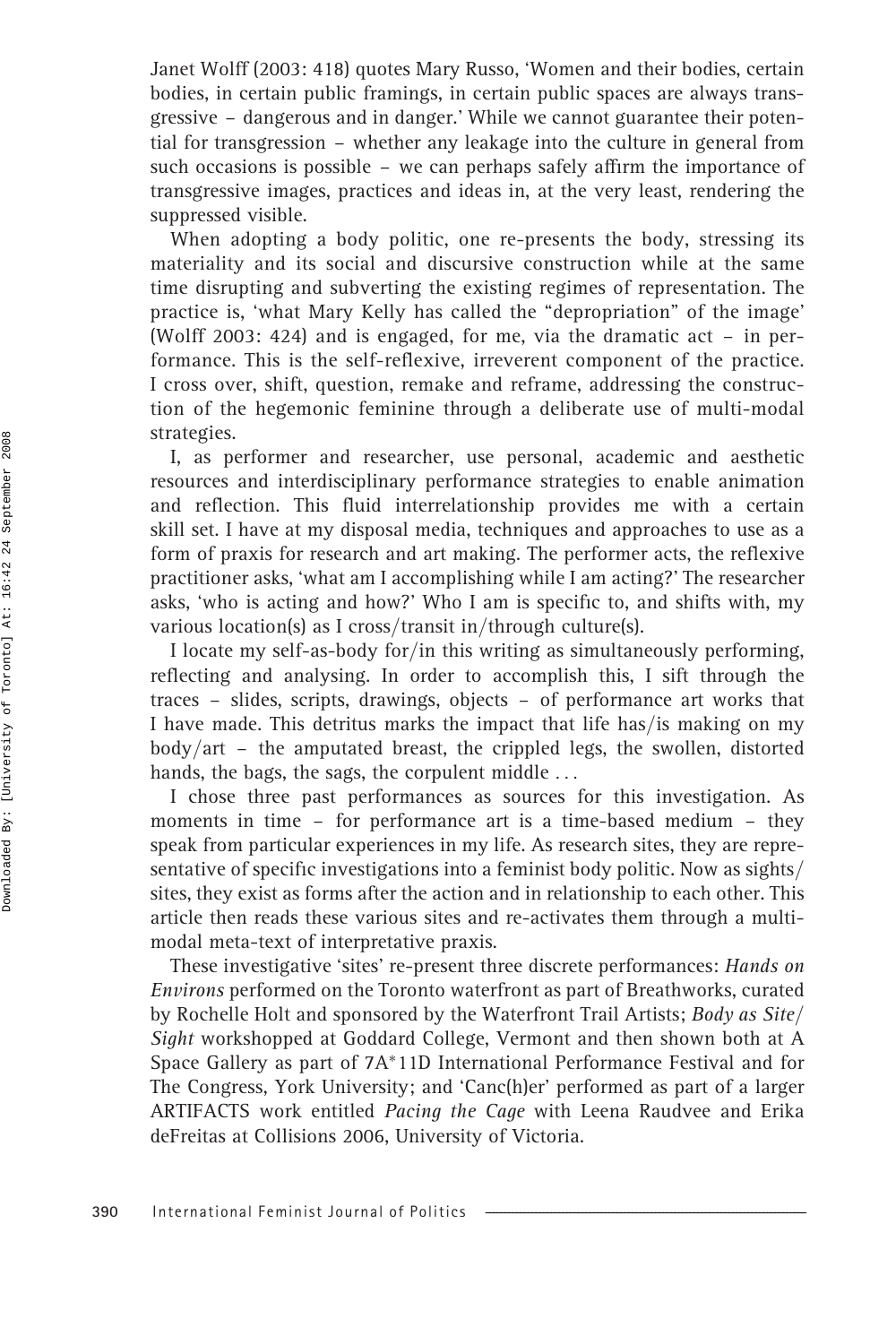Each is a socio-cultural site in which I re-perform as cultural maker and as academic. I use strategic selections and commentaries to reframe and reinterpret. I invite you to locate these sites within the context of the personal and the social – in relation to each other and in context. What do they articulate in this space? How do we travel among them?

I find it critical to give the work materiality – substance, presence, form. Having form, it then has use. If it has no materiality, it is but a concept, an idea. Images from each performance will frame each section; excerpts and musings will follow ...

# HANDS ON ENVIRONS: EF/FACING THE GROTESQUE

One eye, the left eye, had completely foundered in the bubbling purulence, and the other which remained half open, looked like a dark decaying hole ... A large reddish crust starting on one of the cheeks was invading the mouth, twisting it into a terrible grin ... It was as if the poison she had picked up in the gutters ... had now risen to her face and rotted it.

 $(Zola 1972: 470)^3$ 



Hands on Environs: Photographer, John Oughton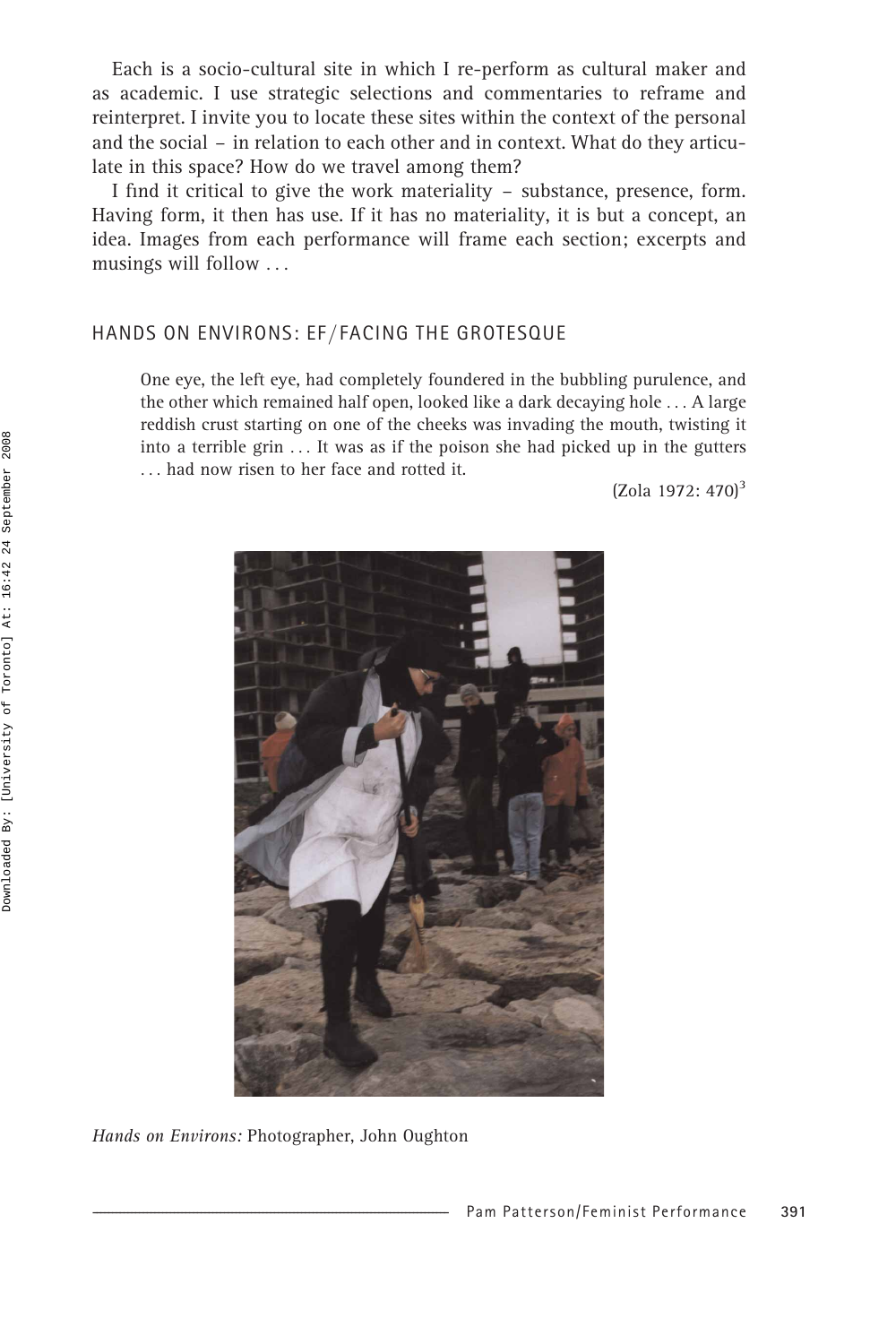

Hands on Environs: Photographer, John Oughton

Breathe, walk, open eyes, view, turn, re-view, utter, clutch, double over, fall, puke, lie, close eyes, roll, moan, curl, but soft, touch, shutter, decay ... .

I am not static, speaking as I view, review, choose with never a closure. Turning I review again. Inside and yet outside, of subject (self) and of other (mother). Body made and yet ready to be remade.

It is in this process of re-uttering, reframing my self as crippled body after feeling the mapping of her body on mine – my mother's decay and death – my hands losing strength, purpose and ability. I begin to drop things now, I have difficulty writing.

In Hands on Environs, I metaphorically bury my mother. Dying of lung cancer she literally choked to death. Her terror was lodged in seeing other women's dying bodies ... 'Will my body be like this?' Could she stand, she thought, the sight of her dying body – the shitty diapers, the drooling face? But as death neared, she was no longer conscious of these as factors. She took breath and then did not. As I attempted, in this work, to take my own breath, I redrew my hands on rocks at the Toronto waterfront and held and then released my mother over the lake.

# PAUSE

Initially, for this research, I looked at the interrelationships between the performances as texts – where did they intersect, overlap and contradict? Now in preparing this article, I note the selections I have made. Ideas and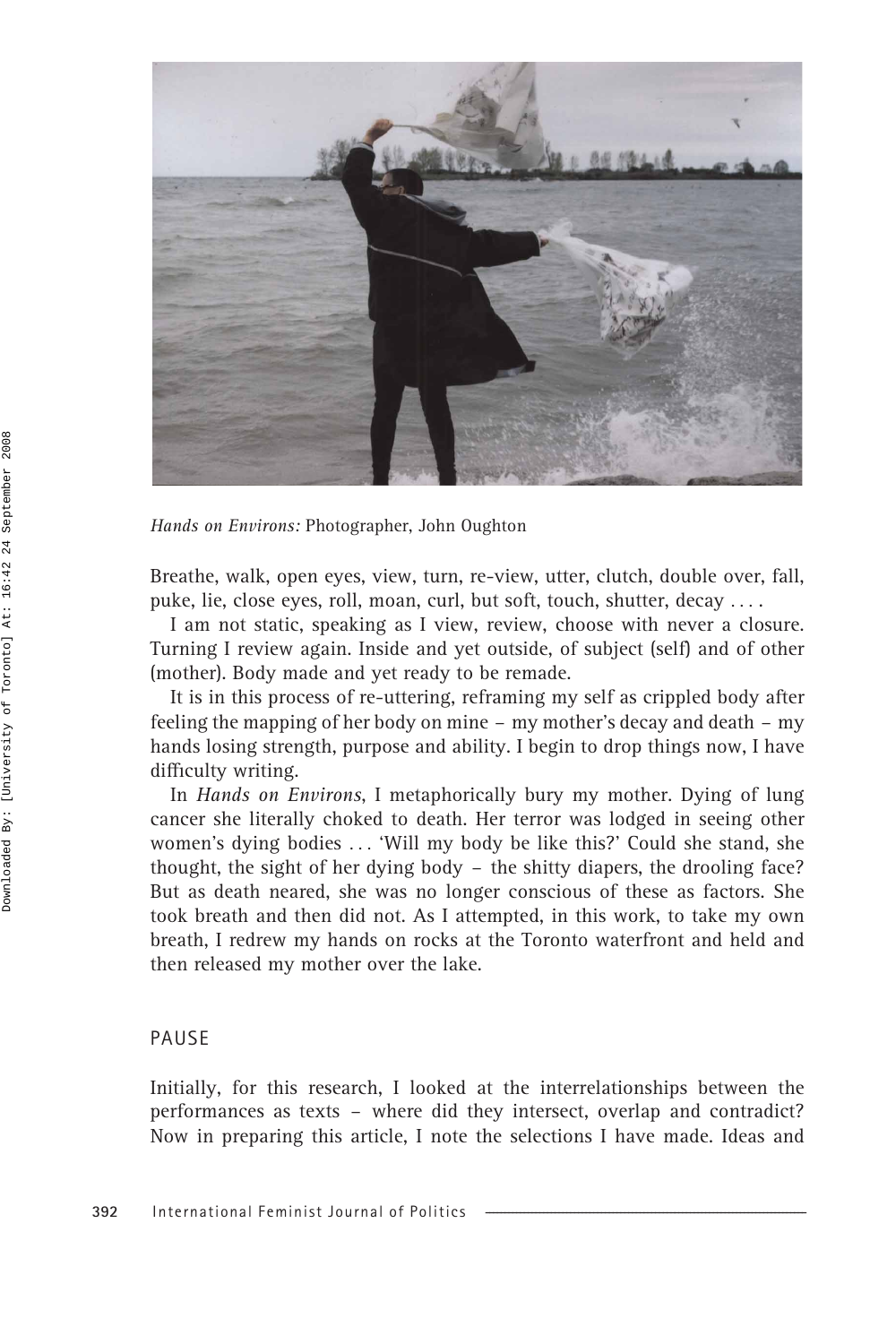

Hands on Environs: Photographer, John Oughton

images merge or re-emerge. No longer simply text, they became active traces and fragments defying my desire for closure. Performance then becomes resurrected in yet another form. Is this an edge to madness? No, not really, for process is muddy, circular, at times threatening.

Listen:

Naked? Stripped to the waist. Blotches, scabs, red markings etched like threads of/in landscape. Watching myself age as I watch the body/her perform.

When it (the body)/she cries, it/she is allowed to continue until it/she stops. When it/she cries, a hand stops it/she and then the hand is removed. When it/she cries, is it/she answered?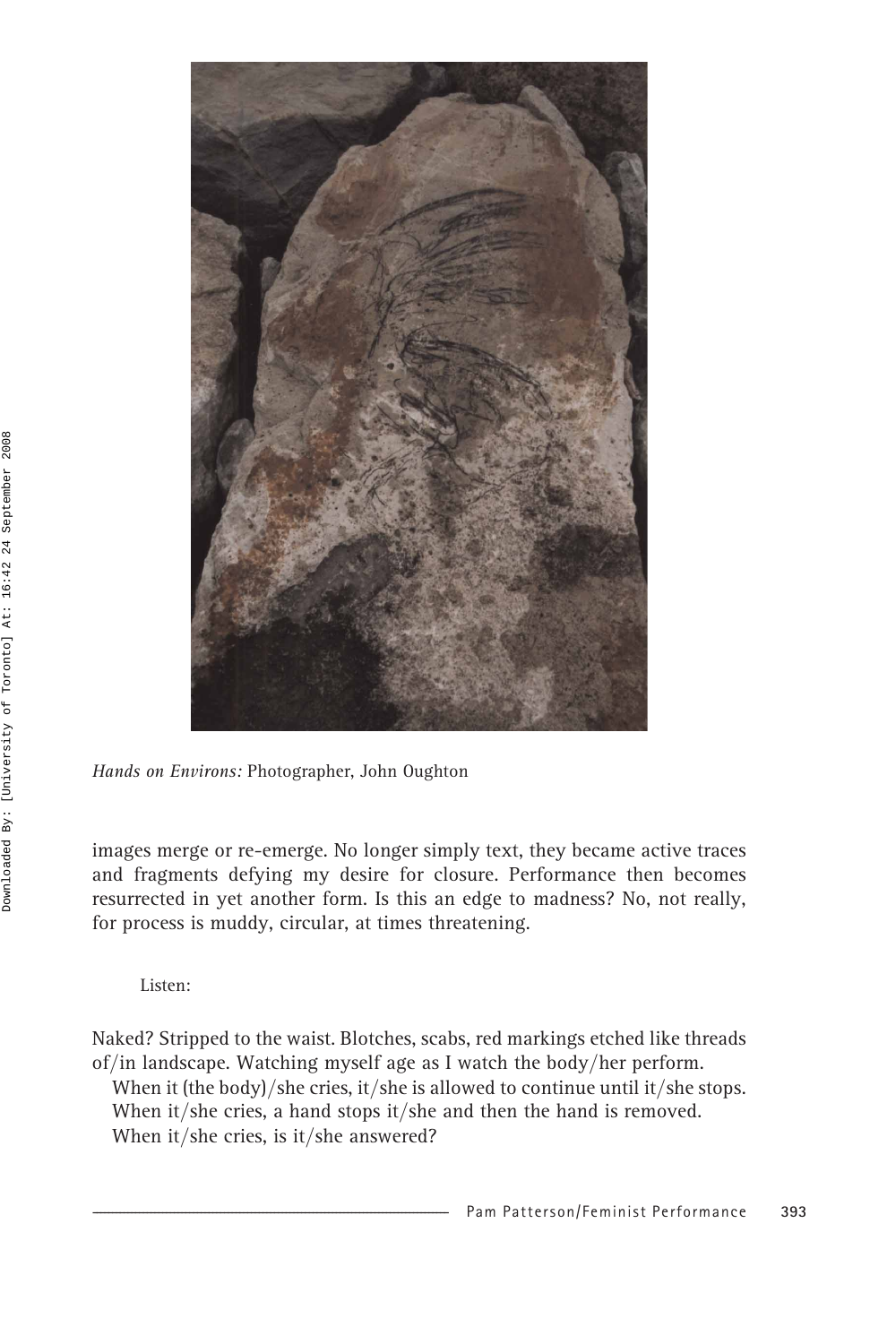... he said, do as I do take one clear process follow its strictest implications intellectually establish a system of permutations establish their ... set ...

(Carolee Schneemann cited in Sayre 1984: 90)

# Or I can dance.

As a dancer I eat space, passionately, repopulating, disrupting, sliding, overturning, replacing absence with movement, movement with absence, uneasy with classification, in the interests of a new object, speaking a language experienced in this activity of production.

Let us close the distance between my performing this writing and your reading. Let us here produce a multi-modal meta-text. Play it, pause, open it out, set it moving. Circulate with pleasure among these three performances. Remake them in language. Embody them in flesh and let them move and press and age with you.

#### BODY AS SIGHT/SITE: THE CARNIVALESQUE

Every day, she poured her questions as you pour water from one vessel into another. I will not give you a pose, she said. Draw on the floor. Draw without looking at the paper. Follow the lines. A student of hers said, I have a friend



Body as sight/site: Photographer, John Oughton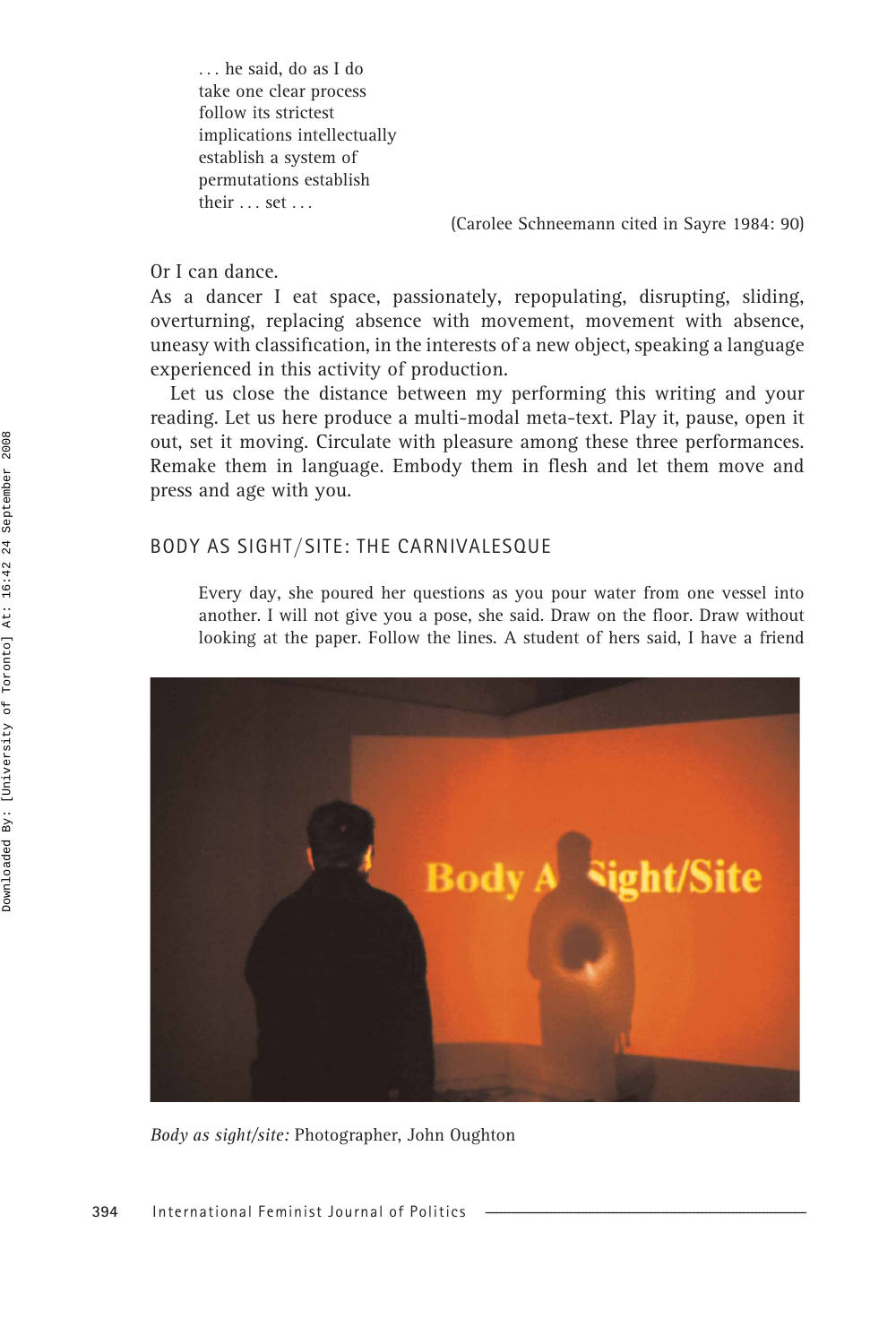

Body as sight/site: Photographer, John Oughton



Body as sight/site: Photographer, John Oughton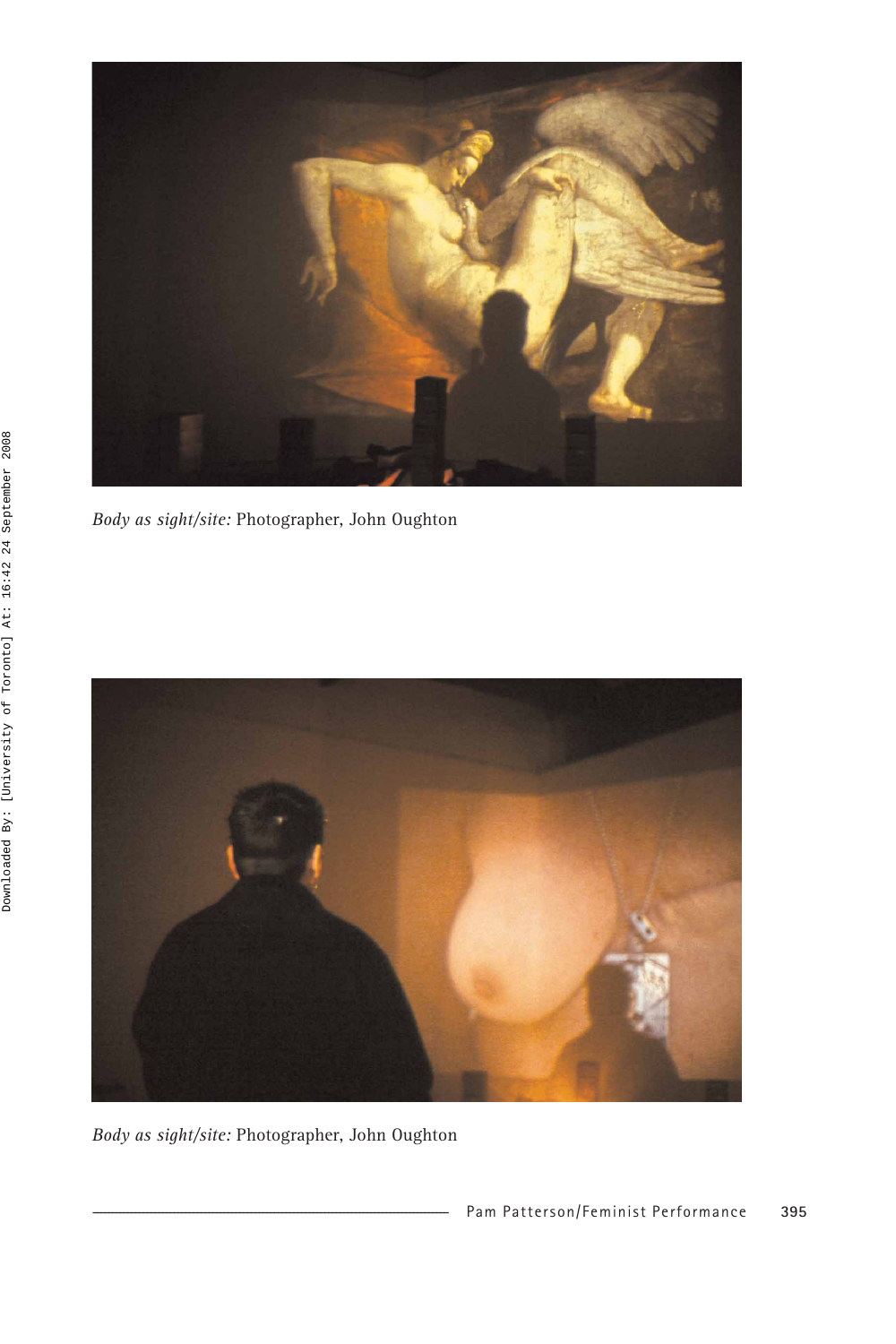that when she was born her mother was told that her daughter could either walk or talk. But not both. Her mother had to choose. She had to choose for her. She woke just in time to see matter stumble out of its frame. She learnt what a severe form of discipline the naked body must undergo if it is to survive as art.

(Patterson 2004)

Julia Kristeva (1991: 13–14) writes, in Strangers to Ourselves, 'Being alienated from myself, as painful as that may be, provides me with that exquisite distance within which perverse pleasure begins, as well as the possibility of my imagining and thinking, the impetus of my culture.'

No matter how we operate, our bodies and the cultural spaces we attempt to carve continue to be negated. In the mainstream west, we are asked to work within certain constraints, to function within limits of normality and to live our lives to optimum efficiency. The promise is that through this practice we will attain a sense of completeness, of knowing who we are. But that desire never seems fulfilled. We feel bodily displaced. Formed by no more than partial truths – memories, objects, dogmas and relationships – and driven by the desire for closure, for that definable 'place', we continue our fruitless search. We lust for completion. But there are those of us marginalized by choice or through, as in my case, physical displacement who opt for the pleasures of/in partiality. We know that if we were to achieve totality in a unified culture, it would be at the expense of erasing difference and a form of cultural suicide. So, we choose to make art.

For me, as a performance artist, the body-in-strategically-framed-action is my art. The body acts as a cultural site. We have it mapped on us and through us, we represent it, we make it and it makes us. It is a complex and multi-layered phenomenon. I teach art history and studio from the nudes of the gallery. I use conventional terms and framing as I discuss these nudes negating the body, my body, which sits clothed in its/my wheelchair, leans on its/my stick, the lost breast evident beneath. In Body as Sight/Site, I explore my experiences within the gallery and address my own problematic complicity in maintaining the traditional art historical paradigm through my role as arts educator.

# CANC(H)ER: TRAVELING AMONG/TO WORLDS

In the night a child is screaming. Cancer is in my head for life. What path am I being asked to step away from on behalf of my life? Crossing cancer's space – it's a different time zone a different place; a long breathing space in which the mind gathers its strength and takes stock of its courage. Listen, I have not lost my power. I have not forgotten who I am. Once my gods were intimates. Once I made gestures of pure exuberance. Now, my hands invent another body for my body. As the world reduces to a small brilliant space where every thought and movement is vital to my salvation, let me suddenly have a center. Let me leave a silhouette on the world. Let me stand composed before a million universes.

(Patterson 2006)

24 September 2008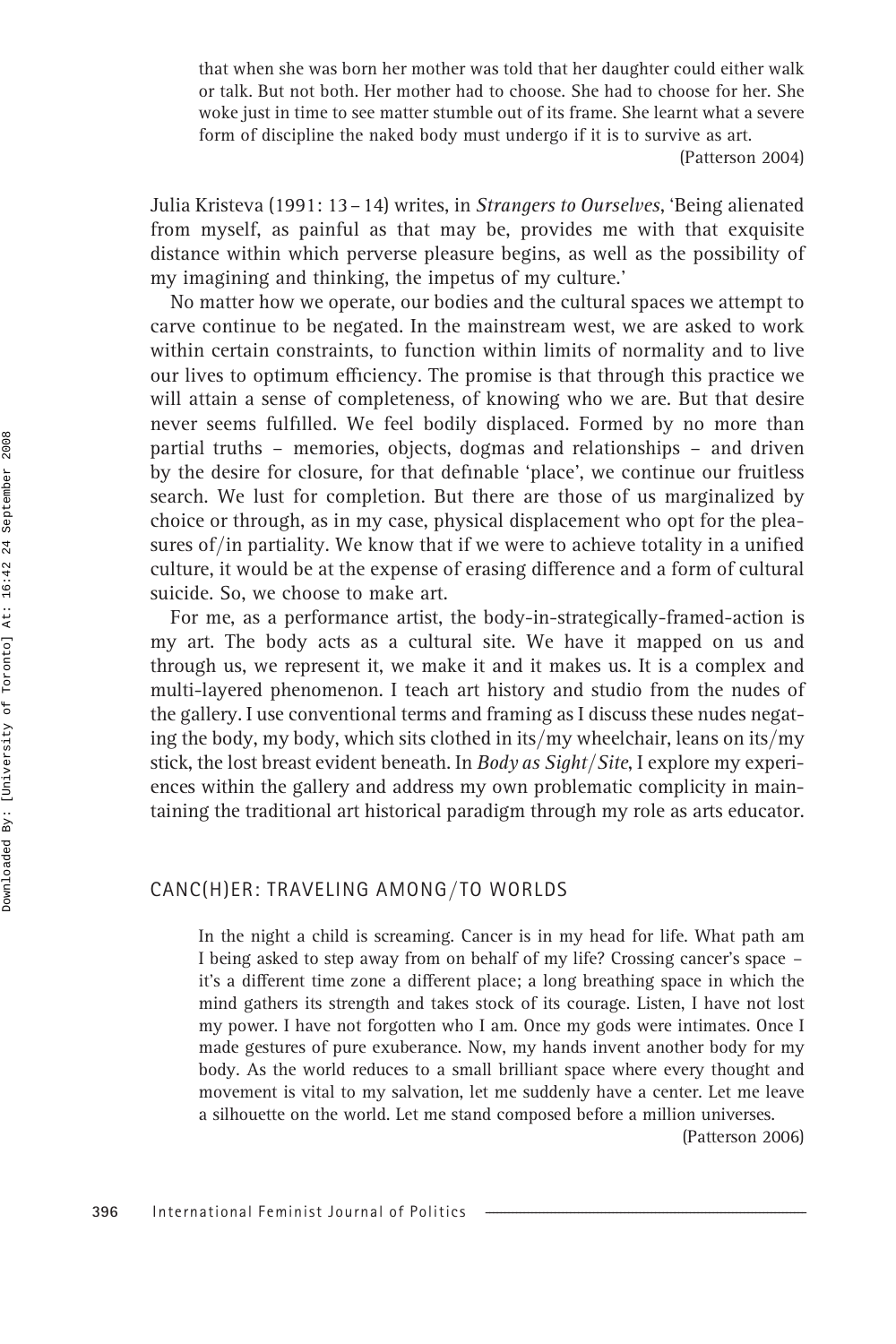

Canc(H)er: Photographer, Shelly Lipsey

The shift from being one person to being another person is what I call travel ... Those of us who are 'world' travellers have the distinct experience of being different in different 'worlds' ... The attitude that carries us through is [a] playful [one] ... We are not worried about competence. We are not wedded to a particular way of doing things. We are there creatively ...

(Lugones 1990: 396)

When I began this examination, I afforded myself various strategies. In *Hands* on Environs, I questioned Zola's theory that women, as carriers of society's ills, were responsible for the decay, over generations, of a family. I acknowledged the fear that many women feel around this. In Body as  $Sight/Site$ , I looked at the places in which we work and publicly shape knowledge. In 'Canc(H)er', I allowed myself to explore personal and ritual transformation. I redrew my body – made another body for my body. But the making was figurative. Is the action futile?

# THE GROTESQUE BODY AS POLITICAL SITE/SIGHT?

The question still remains – does my body in performance question, destabilize and reflect a redeployment of culture, knowledge and pleasure? In answering, I acknowledge this as a relative situation, meaning shifts depending on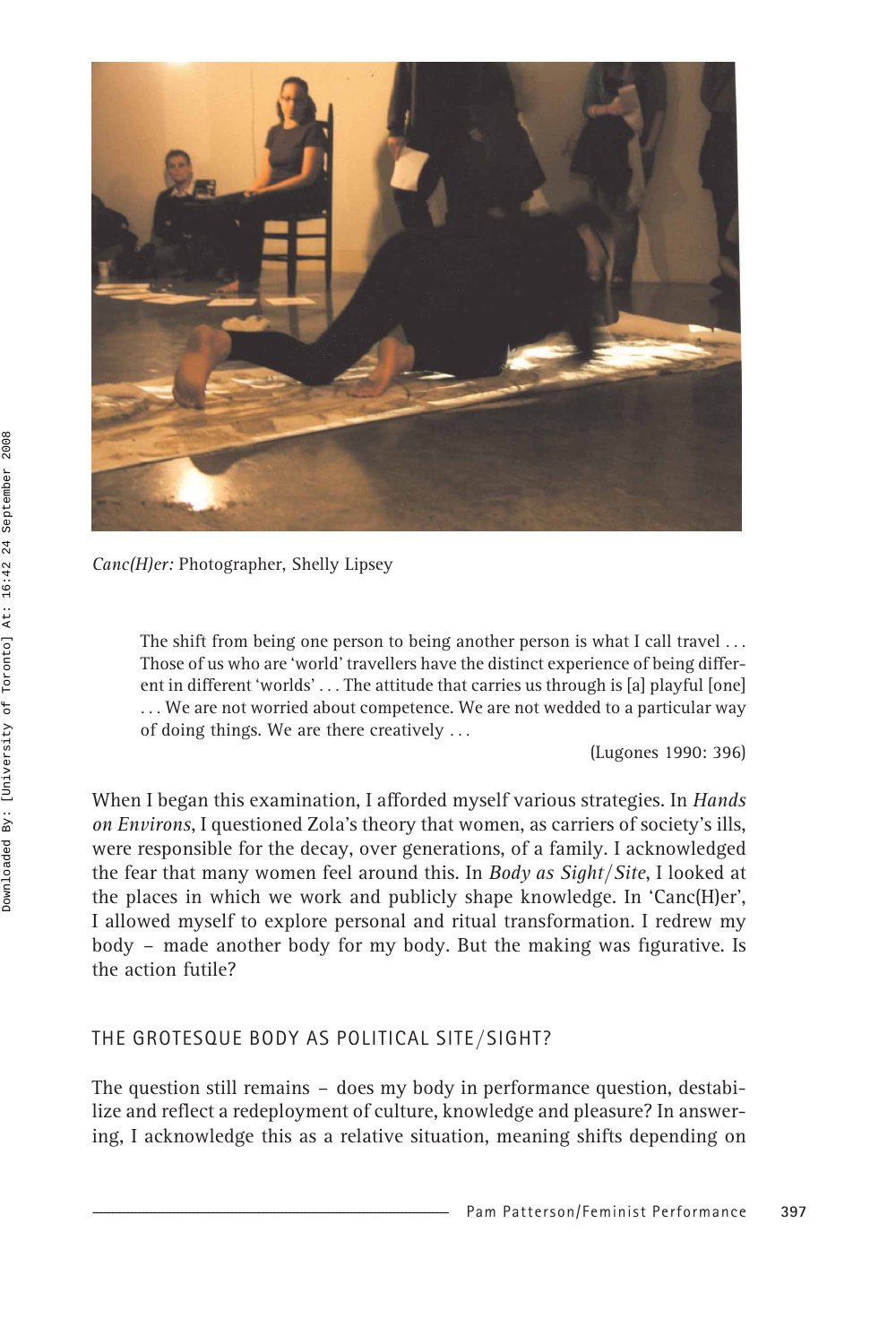

Canc(H)er: Photographer, Shelly Lipsey

where cultural forms are being created/consumed ... context is everything. And across these contexts, these forms relate and defer to each other as dialogic renderings that mark the world.

Strategic selection has been my negotiating tool. While rather clumsy at times, it nevertheless allows me a way to position myself by/with/through culture as I move/dance through/in it in the process of becoming. At the very least this has allowed me to respond to my own personal, political, cultural and aesthetic promptings. But do I fully know these myself? Griselda Pollack (1996: xvi) writes, 'Split between conscious and unconscious levels, structured by histories and the desire they foster that culture and language repress, what we make, paint, write or film is only partially framed by our own purposes and known tactics.' Perhaps, I wonder, is it in the re-looking,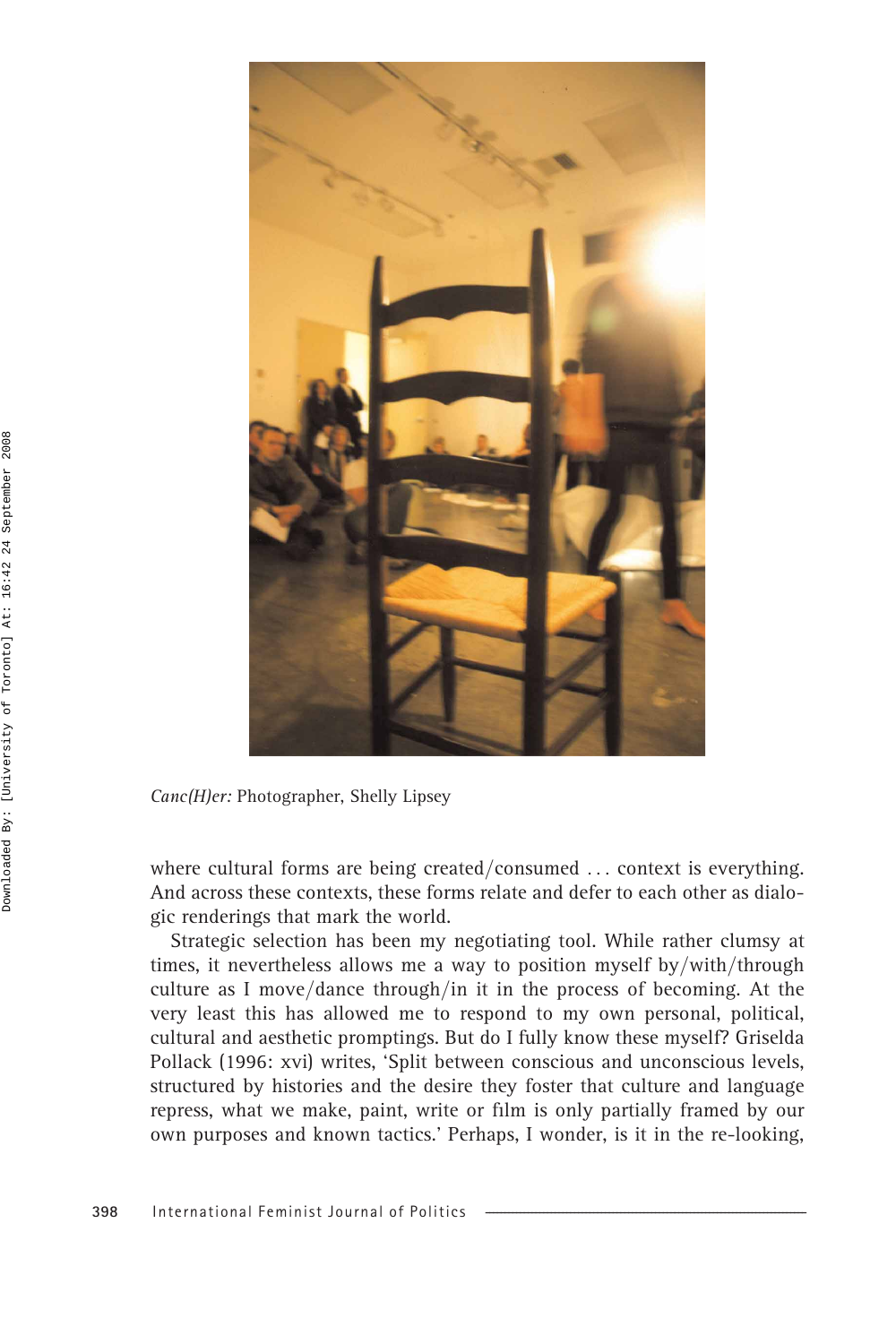

# Canc(H)er: Photographer, Eireann Oughton

re-viewing in and through the use of a multi-contextual critical and creative space that we can know these scripts we do so earnestly desire?

Here each work is now in sight, at this site. Each, as object, is inextricably bound in dialogue with others. And this becomes as an exhibit. It intentionally speaks to difference, de/reconstruction and personal risk. As body-cultures, each performance represents in exhibition many possibilities as we travel among them. I invite you to see such traveling as compassionate – located in movement and change, informed by our ability to place/play in/with the social. In this, acknowledge the sight/site as potentially political. As images and gestures, these performances exist as reminders of our most personal resources – our bodies. Am I so defined by style that my body becomes estranged from its liberatory and transgressive effects? Or can the grotesque work successfully to deconstruct a confining aesthetic and the normalized body in culture? I leave this as an open text – off balance, somewhat exorbitant and disproportionate – a hybrid creature for your consideration.

> Pam Patterson Ontario Institute for Studies in Education University of Toronto, Canada

# Notes

1 Patti Lather discusses the implications of searching for an emancipatory approach to research in the social sciences. For praxis to be possible, theory must illuminate the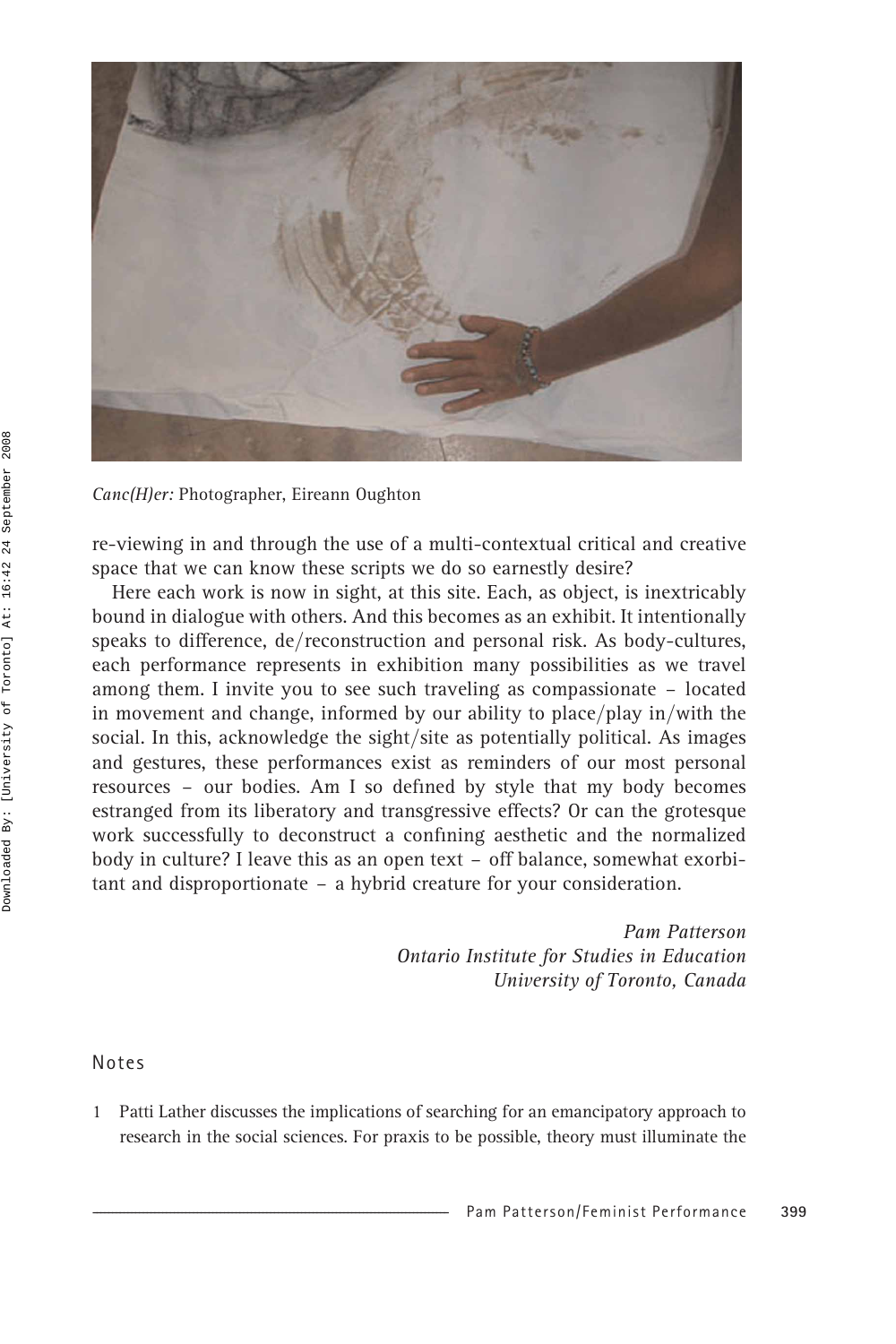experiences and struggles of social groups. Theory must be 'adequate to the task of changing the world, must be open-ended, non-dogmatic, speaking to and grounded in the experiences of everyday life' (Lather 1991: 55). Further, '[p]ractice requires an interactive approach to research that invites reciprocal reflexivity and critique ... [and is] integral to any research program which treats subjects as active agents' (Lather 1991: 59).

- 2 Some of these ideas surrounding 'transgress' as a verb were explored in a lecture/ seminar for arts education faculty, Lesley University, Cambridge, Massachusetts, June 2007. I thank them for their contribution.
- 3 The excerpt from Zola's Nana was spoken in the performance Hands On Environs (Patterson 2002).

# Acknowledgements

Thanks to Shelly Lipsey, John Oughton and Eireann Oughton for providing permission to use their photographs which document these performances.

### References

- Butler, J. 2003. 'Performative Acts and Gender Constitution: An Essay in Phenomenology and Feminist Theory', in Jones, A. (ed.) The Feminism and Visual Culture Reader, pp. 392–401. New York & London: Routledge.
- Hirschorn, M. 1996. 'Orlan Artist in the Post-Human Age of Mechanical Reincarnation: Body as Ready (to be Re-) Made', in Pollack, G. (ed.) Generations and Geographies in the Visual Arts: Feminist Readings, pp. 110–34. London: Routledge.
- Kristeva, J. 1991. Strangers to Ourselves. New York: Columbia Press.
- Lather, P. 1991. Getting Smart: Feminist Research and Pedagogy with/in the Postmodern. New York: Routledge.
- Lugones, M. 1990. 'Playfulness, "World"-Traveling and Loving Perception', in Anzaldua, G. (ed.) Making Face, Making Soul Hacienda Caras: Creative and Critical Perspectives by Women of Colour, pp. 390–402. San Francisco, CA: Ann Lute Foundation.
- Paget, M. 1990. 'Performing the Text', Journal of Contemporary Ethnography 19 (1): 136–55.
- Patterson, P. 2002. Hands on Environs, a performance for Breathworks, Waterfront Trail Artists, Toronto, 11–16 May.
- Patterson, P. 2004. Body as Site/Sight, a performance for  $7A*11D$  International Performance Art Festival, A Space Gallery, Toronto, 20–31 October.
- Patterson, P. 2006. 'Canc(H)er', in Pacing the Cage, an ARTIFACTS performance for Collisions 2006, University of Victoria, 20–23 September.
- Pollack, G. 1996. Generations and Geographies in the Visual Arts: Feminist Readings. London: Routledge.